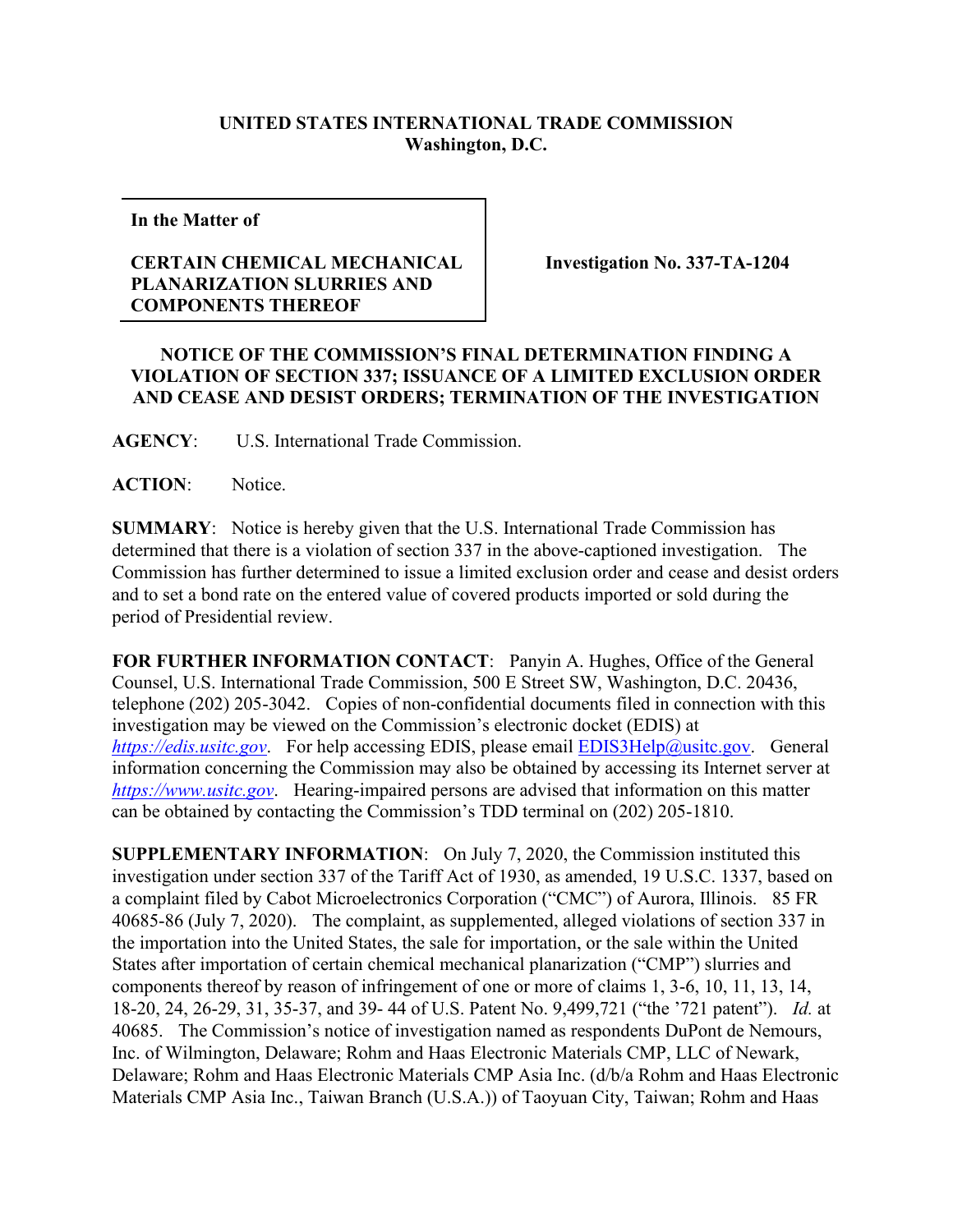Electronic Materials Asia-Pacific Co., Ltd. of Miaoli, Taiwan; Rohm and Haas Electronic Materials K.K. of Tokyo, Japan; and Rohm and Haas Electronic Materials LLC of Marlborough, Massachusetts (collectively, "Respondents" or "DuPont"). *Id.* at 40686. The Office of Unfair Import Investigations ("OUII") is participating in this investigation. *Id.*

On October 1, 2020, the administrative law judge ("ALJ") issued an initial determination granting CMC's unopposed motion to amend the complaint and notice of investigation to assert infringement of claims 17 and 46 of the '721 patent. Order No. 7 (Oct. 1, 2020), *unreviewed by* Notice (Oct. 16, 2020).

On November 10, 2020, the ALJ issued an initial determination granting CMC's unopposed motion to amend the complaint and notice of investigation to change the name of Complainant from Cabot Microelectronics Corporation to CMC Materials, Inc. Order No. 8 (Nov. 10, 2020), *unreviewed by* Notice (Nov. 24, 2020).

On January 26, 2021, the ALJ issued an initial determination granting CMC's unopposed motion to amend the complaint and notice of investigation to reflect the conversion of Rohm and Haas Electronic Materials, Inc. to Rohm and Haas Electronic Materials CMP, LLC. Order No. 13 (Jan. 26, 2021), *unreviewed by* Notice (Feb. 11, 2021).

On January 26, 2021, the ALJ issued an initial determination granting CMC's unopposed motion to terminate the investigation as to claim 5 of the '721 patent. Order No. 12 (Jan. 26, 2021), *unreviewed by* Notice (Feb. 16, 2021).

On July 8, 2021, the ALJ issued the subject final initial determination ("ID") finding a violation of section 337. The ID found that the parties do not contest personal jurisdiction, and that the Commission has *in rem* jurisdiction over the accused products. ID at 11. The ID further found that the importation requirement under 19 U.S.C. 1337(a)(1)(B) is satisfied. ID at 11-30. The ID also found that CMC established the existence of a domestic industry that practices the '721 patent. ID at 144-169, 297-314. The ID concluded that CMC proved that Respondent's accused products infringe the asserted claims of the '721 patent and that Respondents failed to show that the asserted claims are invalid. ID at 87-144. The ID included the ALJ's recommended determination on remedy and bonding ("RD"). The RD recommended that, should the Commission find a violation, issuance of a limited exclusion order and cease and desist orders would be appropriate. ID/RD at 316-331. The RD also recommended imposing a bond in the amount of one hundred percent of the entered value for covered products imported during the period of Presidential review. ID at 331.

On July 15, 2021, OUII filed a motion to extend the time for the parties to file petitions for review from July 20, 2021 (with responses due July 28, 2021) to July 29, 2021 (with responses due August 12, 2021). On July 16, 2021, the Chair granted the motion.

On July 29, 2021, Respondents and OUII filed separate petitions for review of the ID. On August 12, 2021, CMC submitted responses to the petitions filed by DuPont and OUII, and OUII submitted a response to DuPont's petition.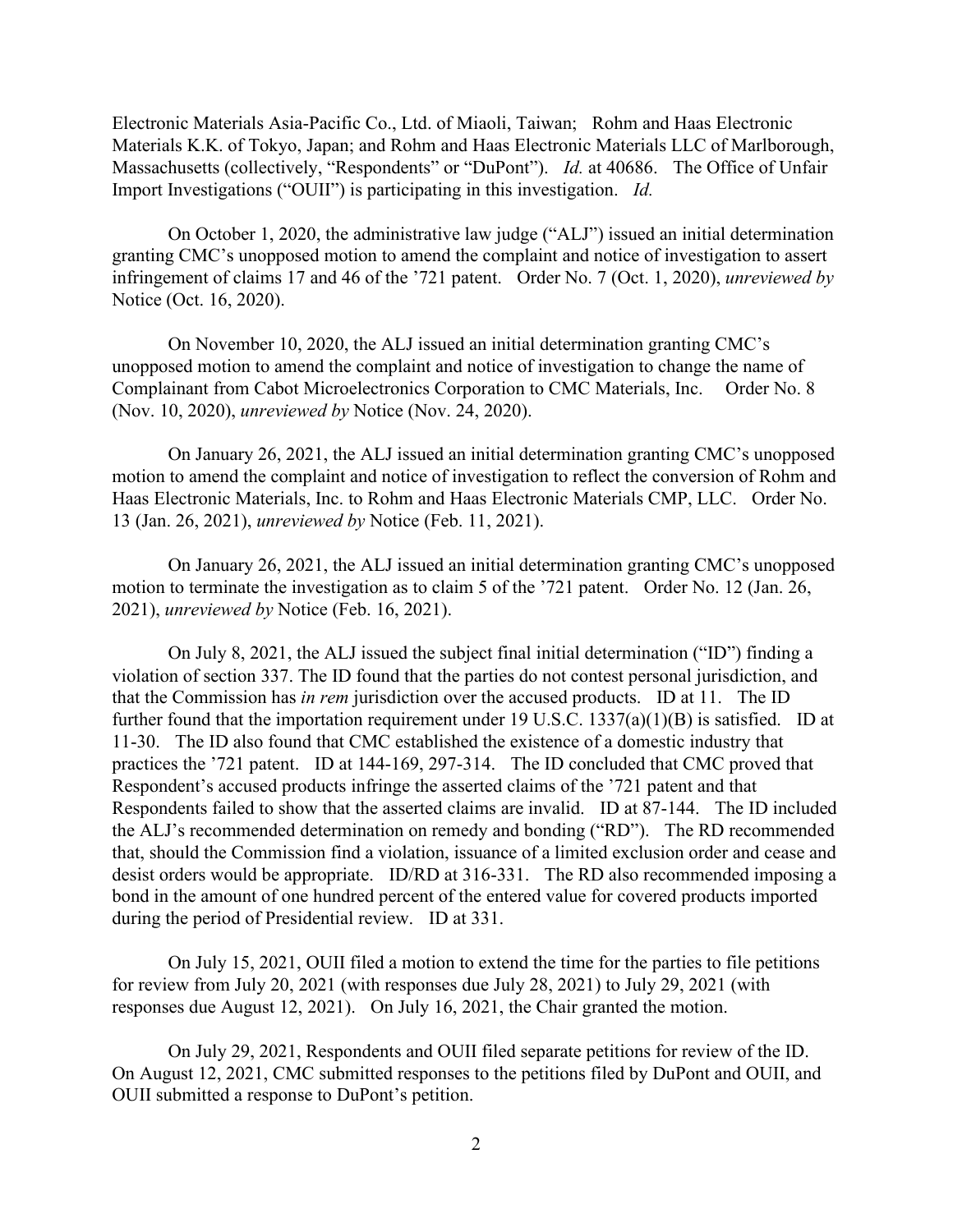On August 30, 2021, the Commission extended the due date for determining whether to review the final ID from September 8, 2021, to September 22, 2021.

On September 22, 2021, the Commission determined to review the ID in part. 86 FR 53674-76 (Sept. 28, 2021). Specifically, the Commission determined to review the ID's findings on importation, infringement, and domestic industry and requested briefing on the latter issue. *Id.* The Commission also requested briefing from the parties, interested government agencies, and interested persons on the issues of on remedy, the public interest, and bonding. On October 6, 2021, the parties submitted their opening briefs. On October 13, 2021, the parties filed their reply briefs.

On October 6, 2021, non-Party, Intel Corporation ("Intel") filed a statement on the public interest in response to the Commission's notice. On October 8, 2021, Intel sent a letter to the Chair stating that it is in possession of a document that bears directly on the public interest impact of CMC's requested remedy ("PI Document") and that it would be in a position to provide the document if ordered to do so. On October 20, 2021, DuPont filed a response requesting that the Commission order Intel to produce the PI document. On October 21, 2021, CMC filed a response in opposition.

On November 2, 2021, the Commission issued a notice requesting additional public interest information from Intel and directing Intel to produce the PI Document. On November 9, 2021, Intel submitted a response to the Commission notice. On November 15, 2021, the parties filed replies to Intel's Submission.

Upon review of the parties' submissions, the ID, the RD, evidence of record, and public interest filings, the Commission has determined that Respondents violated section 337 by reason of importation and sale of articles that infringe asserted claims 1, 3–6, 10, 11, 13, 14, 18–20, 24, 26–29, 31, 35–37, and 39–44 of the '721 patent. The Commission has further determined to issue a limited exclusion order prohibiting further importation of infringing products and cease and desist orders against the domestic respondents. The Commission, however, has determined that the public interest factors warrant an exemption from the remedial orders for up to one year for entities currently using the infringing products in an ongoing semiconductor chip fabrication development project pursuant to terms stated in the concurrently issued opinion and orders. The Commission has determined to set a bond in the amount of one hundred percent (100%) of entered value for covered products imported or sold during the period of Presidential review.

The Commission's vote on this determination took place on December 16, 2021.

The authority for the Commission's determination is contained in section 337 of the Tariff Act of 1930, as amended (19 U.S.C. 1337), and in part 210 of the Commission's Rules of Practice and Procedure (19 CFR 210).